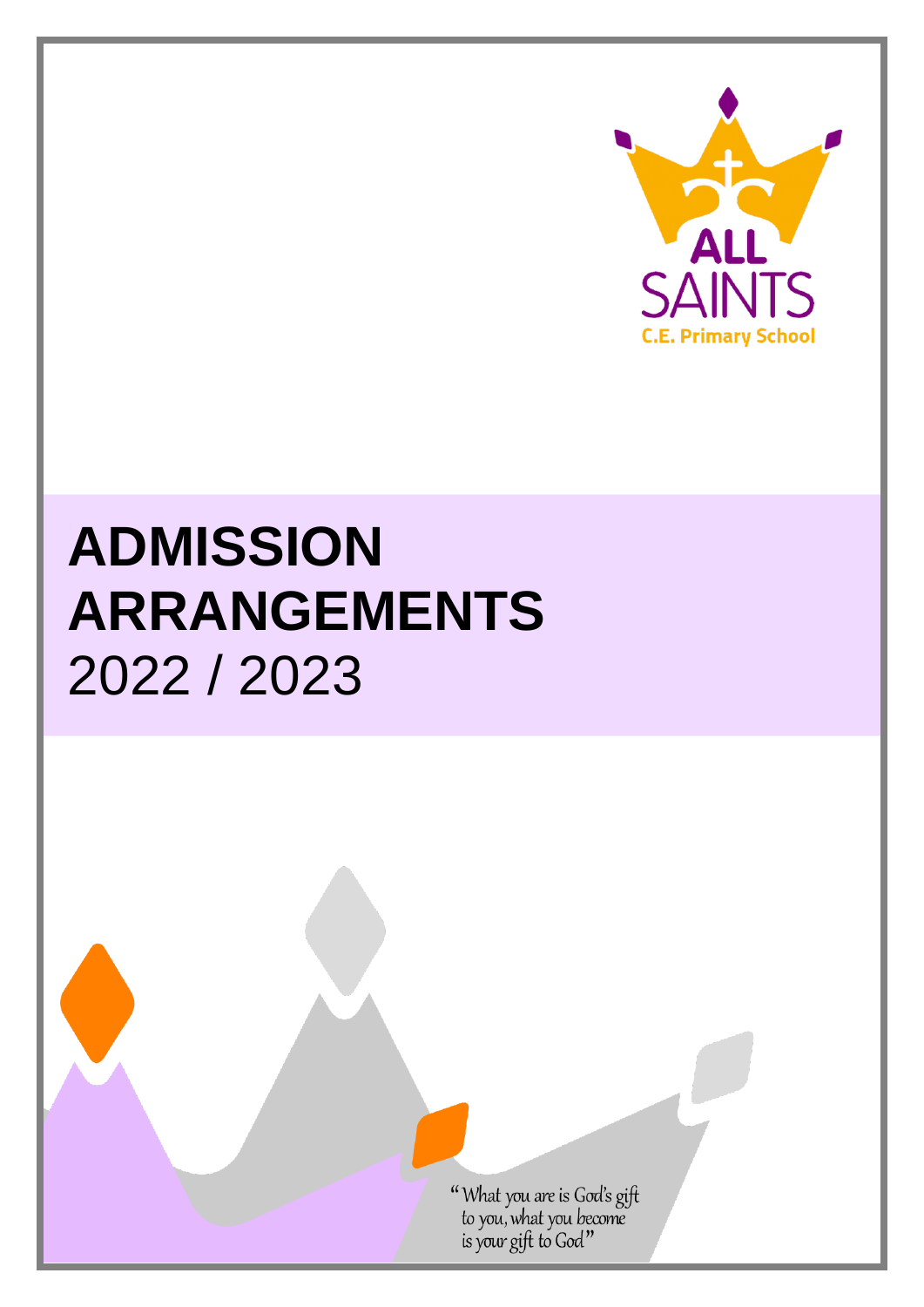## **Hesketh-with-Becconsall All Saints Church of England Primary School ADMISSION ARRANGEMENTS**

**For September 2022**

#### **MAKING AN APPLICATION**

Applications for admission to the school for September 2022 should be made on-line at [www.lancashire.gov.uk](http://www.lancashire.gov.uk/) (search for School Admissions) between 1<sup>st</sup> September 2021 and 15<sup>th</sup> January 2022. It is not normally possible to change the order of your preferences for schools after the closing date.

Parents must complete the Local Authority electronic form, stating three preferences. Parents who wish their application to this Church school to be considered against the faith criteria should also complete the supplementary form. If the school is oversubscribed, a failure to complete the supplementary form may result in your application for a place in this school being considered against lower priority criteria as the Governing Body will have no information upon which to assess the worship attendance.

#### **The Supplementary Information Form is available from the school.**

Letters informing parents of whether or not their child has been allocated a place will be sent out by the Local Authority on 16th April 2022. Parents of children not admitted will be informed of the reason and offered an alternative place by the Authority.

## **ADMISSION PROCEDURES**

Arrangements for admission have been agreed following consultation between the governing body, the Diocesan Board of Education, Local Authorities and other admissions authorities in the area.

The number of places available for admission to the Reception class in the year 2022 will be a maximum of **30**.

The governing body will not place any restrictions on admissions to the reception class unless the number of children for whom admission is sought exceeds their admission number. By law, no infant class may contain more than thirty children. The Governing Body operates a system of equal preferences under which they consider all preferences equally and the Local Authority notifies parents of the result. In the event that there are more applicants than places, after admitting all children with a Statement of Educational Need or Health and Care Plan naming the school, the governing body will allocate places using the criteria below, which are listed in order of priority.

#### 1. (a) **Children in public care and previously looked after children.**

This includes any "looked after child", "previously looked after children" and any child who was previously looked after but immediately after being looked after became subject to an adoption, residence or special guardianship order. 'Looked after' means that the child was (a) in the care of a local authority, or (b) being provided with accommodation by a local authority in the exercise of their social services functions.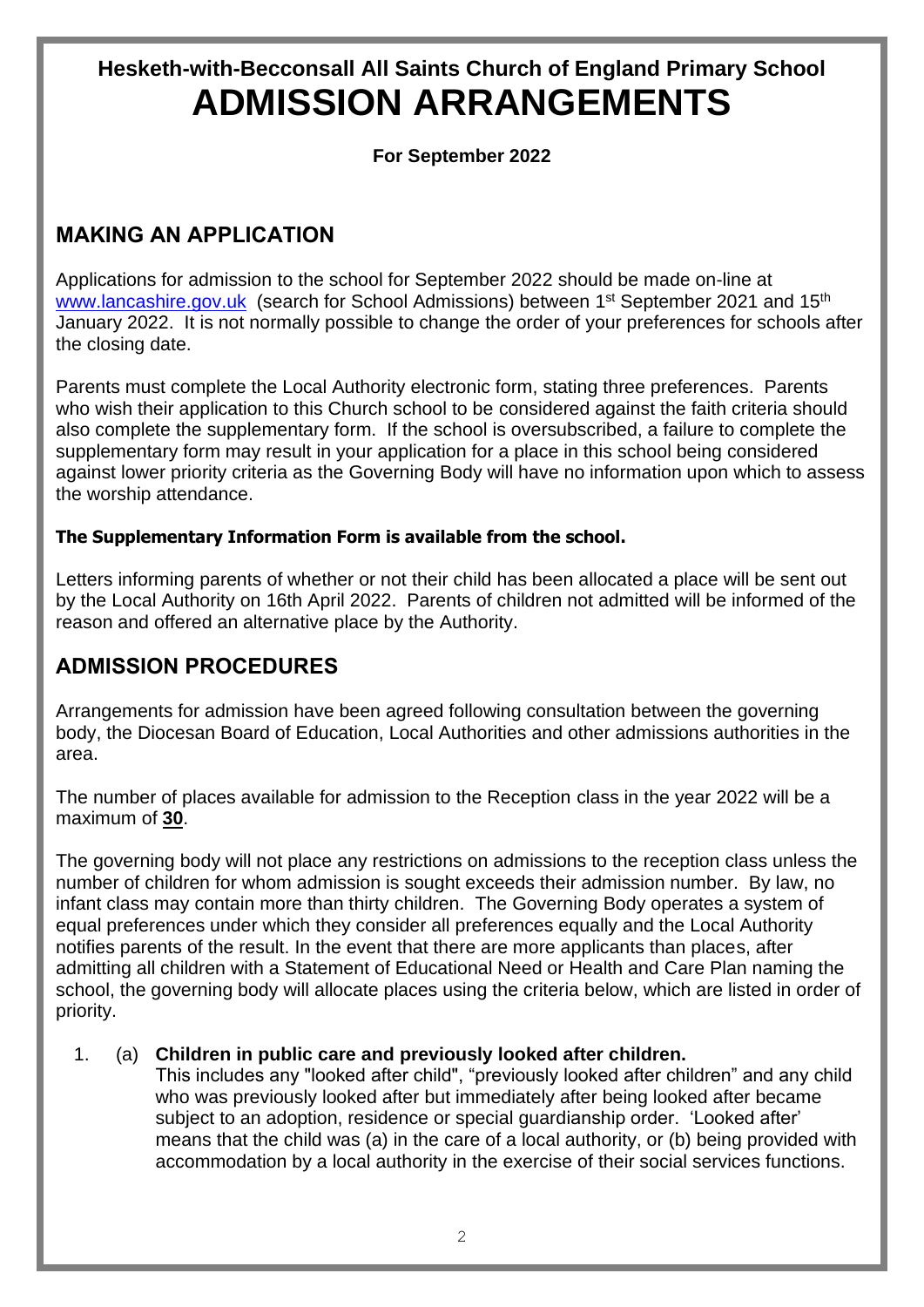|                |     | (b) Children with special medical or social circumstances affecting the child where<br>these needs can only be met at this school.<br>Professional supporting evidence from a professional, e.g. a doctor, psychologist,<br>social worker, is essential if admission is to be made under the criterion for special<br>medical or social circumstances, and such evidence must set out the particular<br>reasons why the school is question is the most suitable school and the difficulties<br>which would be caused if the child had to attend another school.                                                                                                                                                                                                         |  |  |  |
|----------------|-----|-------------------------------------------------------------------------------------------------------------------------------------------------------------------------------------------------------------------------------------------------------------------------------------------------------------------------------------------------------------------------------------------------------------------------------------------------------------------------------------------------------------------------------------------------------------------------------------------------------------------------------------------------------------------------------------------------------------------------------------------------------------------------|--|--|--|
| $\overline{2}$ |     | Children who have a sibling attending the school on the date of application and<br>on the date of admission.<br>Siblings include step, half, foster, adopted brothers and sisters living at the same<br>address.                                                                                                                                                                                                                                                                                                                                                                                                                                                                                                                                                        |  |  |  |
| 3.             |     | Children who attend Little Saints Nursery who are eligible for the early years<br>pupil premium, the pupil premium or the service premium.                                                                                                                                                                                                                                                                                                                                                                                                                                                                                                                                                                                                                              |  |  |  |
| 4.             |     | Children whose parents live within the ecclesiastical parish of All Saints,<br><b>Hesketh with Becconsall</b><br>A map showing the boundaries is available on the Blackburn Diocesan Website.                                                                                                                                                                                                                                                                                                                                                                                                                                                                                                                                                                           |  |  |  |
| 5.             |     | Children whose parents live outside the ecclesiastical parish of All Saints,<br><b>Hesketh with Becconsall</b>                                                                                                                                                                                                                                                                                                                                                                                                                                                                                                                                                                                                                                                          |  |  |  |
|                | (a) | Children with a parent/guardian worshipping in a church in full membership of<br><b>Churches Together in England or Evangelical Alliance.</b><br>"Parental worshipping" is normally taken to mean a minimum of fortnightly<br>attendance at church or public worship for over at least the six months leading up to<br>the 1st September 2021. The governors will request confirmation of this from the<br>relevant member of the clergy or church officer. The list of churches can be found on<br>the Churches Together in England website at cte.org.uk and is<br>taken as that on 1st September in the year of application for admission to the school.<br>Churches in membership of the equivalent bodies in Northern Ireland, Scotland and<br>Wales are accepted. |  |  |  |

(b) **Other children**

#### **TIE BREAK**

Where there are more applicants for the available places within a category, then the distance between the Ordnance Survey address points for the school and the home measured in a straight line will be used as the final determining factor, nearer addresses having priority over more distant ones. This address point is within the body of the property and usually located at its centre. Where two addresses have the same distance, or the cut-off point is for addresses within the same building, then the Local Authority's system of a random draw will determine which address(es) receive the offer(s).

#### **ADMISSIONS INFORMATION**

In 2021/22 there were 52 applications for 30 places.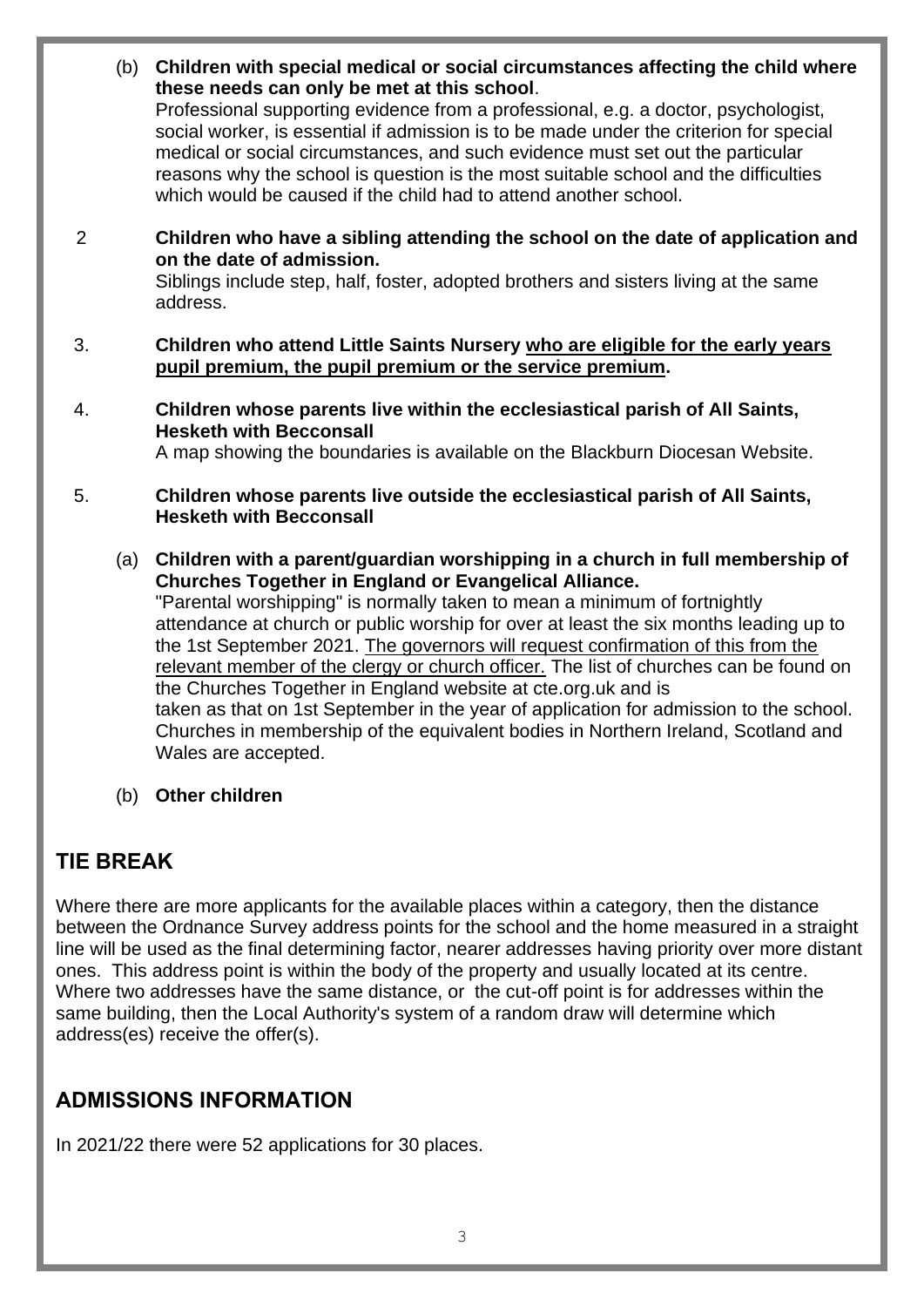## **LATE APPLICATIONS FOR ADMISSION**

Where there are extenuating circumstances for an application being received after the last date for applications, and it is before the governors have established their list of pupils to be admitted, then it will be considered alongside all the others.

Otherwise, applications which are received after the last date will be considered after all the others, and placed on the waiting list in order according to the criteria.

## **WAITING LIST**

Where we have more applications than places, the admissions criteria will be used. Children who are not admitted will have their name placed on a waiting list. The names on this waiting list will be in the order resulting from the application of the admissions criteria. Since the date of application cannot be a criterion for the order of names on the waiting list, late applicants for the school will be slotted into the order according to the extent to which they meet the criteria. Thus it is possible that a child who moves into the area later to have a higher priority than one who has been on the waiting list for some time. If a place becomes available within the admission number, the child whose name is at the top of the list will be offered a place. This is not dependent on whether an appeal has been submitted.

This waiting list will operate for the full autumn term.

## **ADDRESS OF PUPIL**

The address used on the school's admission form must be the current one at the time of application, i.e. the family's main residence. If the address changes subsequently, the parents should notify the school. Where the parents live at different addresses, and there is shared parenting, the address used will normally be the one where the child wakes up for the majority of Monday to Friday mornings. If there is any doubt about this, then the address of the Child Benefit recipient will be used. Parents may be asked to show evidence of the claim that is being made for the address, e.g. identity cards of various sorts showing the child's address as the one claimed. Where there is dispute about the correct address to use, the governors reserve the right to make enquiries of any relevant third parties, e.g. the child's GP, Council Tax Office, Electoral Registration Officer, utilities provider. For children of UK Service personnel and other Crown Servants returning to the area proof of the posting is all that is required.

#### **NON-ROUTINE OR IN-YEAR ADMISSIONS**

It sometimes happens that a child needs to change school other than at the "normal" time; such admissions are known as non-routine or in-year admissions. Parents wishing their child to attend this school should arrange to visit the school. They will be provided with an application form once they have a definite local address. If there is a place in the appropriate class, then the governors will arrange for the admission to take place. If there is no place, then the admissions committee will consider the application and information about how to appeal against the refusal will be provided. Appeals for children moving into the area will not be considered until there is evidence of a permanent address, e.g. exchange of contracts or tenancy agreement with rent book.

Please note that you cannot re-apply for a place at a school within the same school year unless there has been relevant, significant and material change in the family circumstances.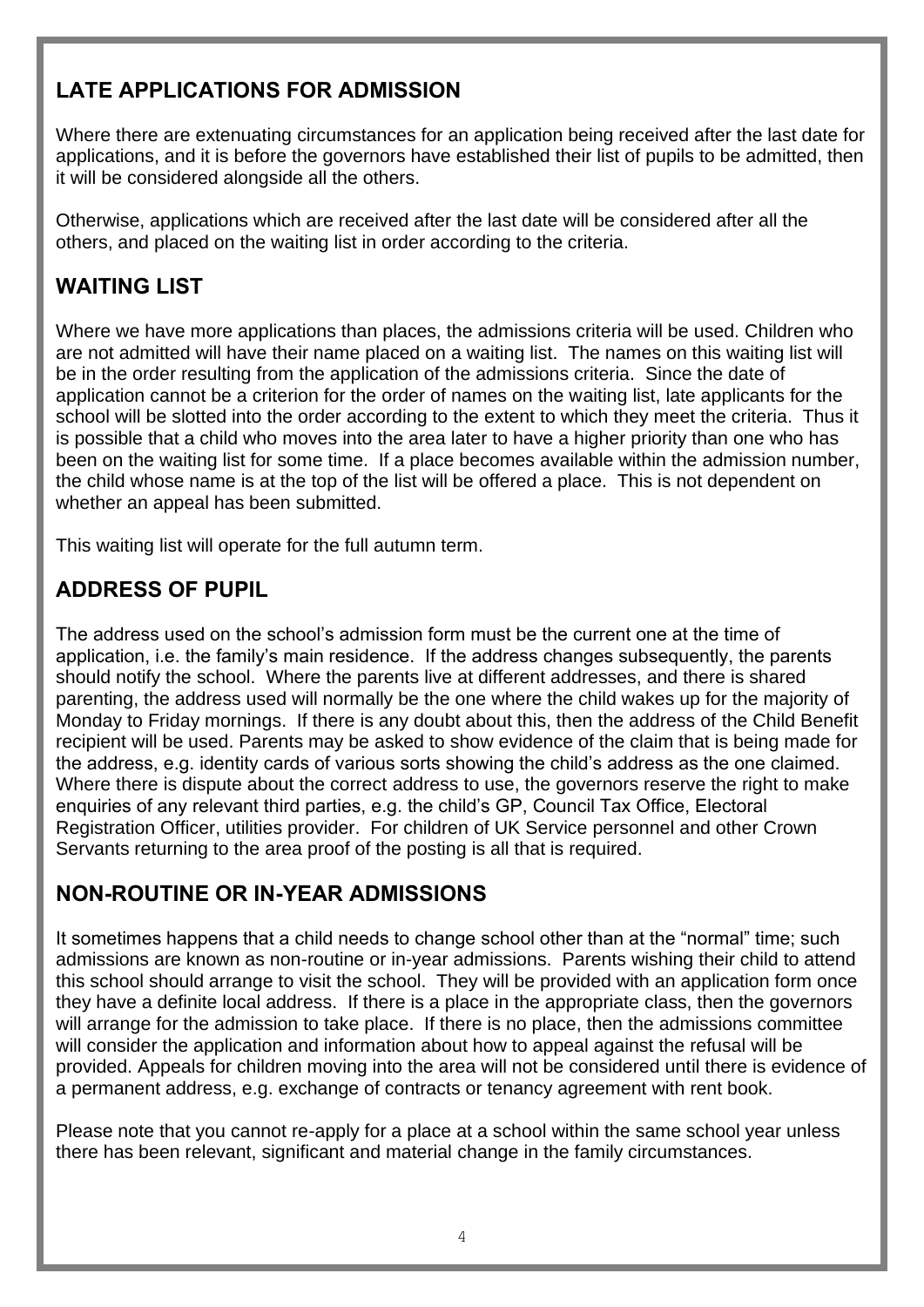## **APPEALS FOR ROUTINE ADMISSIONS**

**Where the governors are unable to offer a place because the school is over subscribed, parents have the right to appeal to an independent admission appeal panel, set up under the School Standards and Framework Act, 1998, as amended by the Education Act, 2002.** 

Parents should notify the clerk to the governors at the school by 30th April 2022**. Parents will have the opportunity to submit their case to the panel in writing and also to attend in order to present their case.** You will normally receive 14 days' notice of the place and time of the hearing.

Appeals which are received after the deadline will be slotted into the schedule where this is possible. There is no guarantee that this will happen and late appeals may be heard after the stipulated date at a second round of hearings. The schedule is subject to change depending upon the availability of appeal panel members, clerks, venues and the number of appeals for each school (which will vary year on year).

**Please note that this right of appeal against the governors' decision does not prevent you from making an appeal in respect of any other school.**

## **FRAUDULENT APPLICATIONS**

Where the governing body discovers that a child has been awarded a place as the result of an intentionally misleading application from a parent (for example a false claim to residence in the catchment area or of involvement in a place of worship) which effectively denies a place to a child with a stronger claim, then the governing body is required to withdraw the offer of a place. The application will be considered afresh and a right of appeal offered if a place is refused.

#### **DEFERRED ADMISSION**

If your child is due to start school during the next academic year, it is important that you apply for a place for September. If your child's fifth birthday is between the months of September and December, then, if you wish it, admission may be deferred until January; if it is between January and April, then admission may be deferred until the start of the summer term though it is likely to be in your child's interest to start no later than January. You may also request that your child attend school part time until he/she reaches his/her fifth birthday.

## **ADMISSION OF CHILDREN OUTSIDE OF THEIR NORMAL AGE GROUP**

Parents may seek a place for their child outside of their normal age group, for example, if a child is gifted and talented or has experienced problems such as ill health. In addition, the parents of a summer born child<sup>1</sup> may choose not to send that child to school until the September following their fifth birthday and may request that they are admitted out of their normal age group – to reception rather than year 1. Admission Authorities **must** make clear in their admission arrangements the process for requesting admission out of the normal age group.

Admission authorities **must** make decisions on the basis of the circumstances of each case and in the best interests of the child concerned.

<sup>&</sup>lt;sup>1</sup> The term summer born children relates to all children born from 1 April to 31 August. These children reach compulsory school age on 31 August following their fifth ( or on their fifth birthday if it falls on 31 August) It is likely that most requests for summer born children admitted out of their normal age group will come from parents of children born in the later summer months or those born prematurely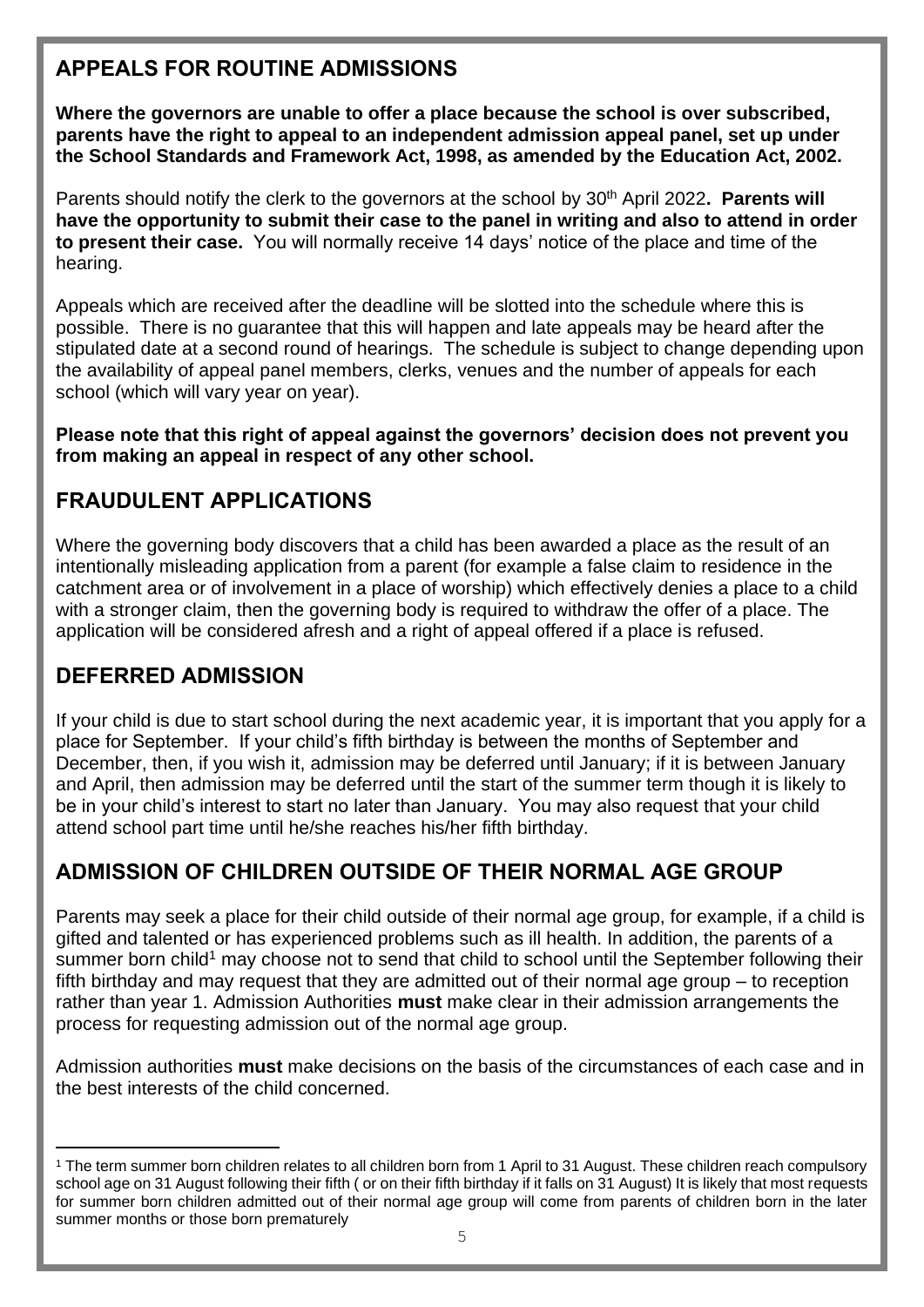This will include taking account of the parent's views; information about the child's academic, social and emotional development; where relevant, their medical history and the views of a medical professional; whether they have previously been educated out of their normal age group; and whether they may naturally have fallen into a lower age group if it were not for being born prematurely. *They must also take into account the views of the head teacher of the school concerned. When informing a parent of their decision on the year group the child should be admitted to, the admission authority must set out clearly the reasons for their decision.*

Where an admission authority agrees to a parents' request for their child to be admitted out of their normal age group and. As a consequence of that decision, the child will be admitted to a relevant age group (ie the age group to which pupils are normally admitted to the school) the local authority and admission authority **must** process the application as part of the main admissions round, unless the parental request is made too late for this to be possible, and on the basis of their determined admission arrangements only, including the application oversubscription criteria where applicable. They **must** not give the application lower priority on the basis that the child is being admitted out of their normal age group. Parents have a statutory right to appeal against refusal of a place at a school for which they have applied. *This right does not apply if they are offered a place at the school but it is not in their preferred age group.*

## **TWINS, ETC**

Where there are twins, etc wanting admission and there is only a single place left within the admission number, then the governing body will exercise as much flexibility as possible within the requirements of infant class sizes. In exceptional circumstances cases we are now able to offer places for both twins and all triplets, even when this means breaching infant class size limits.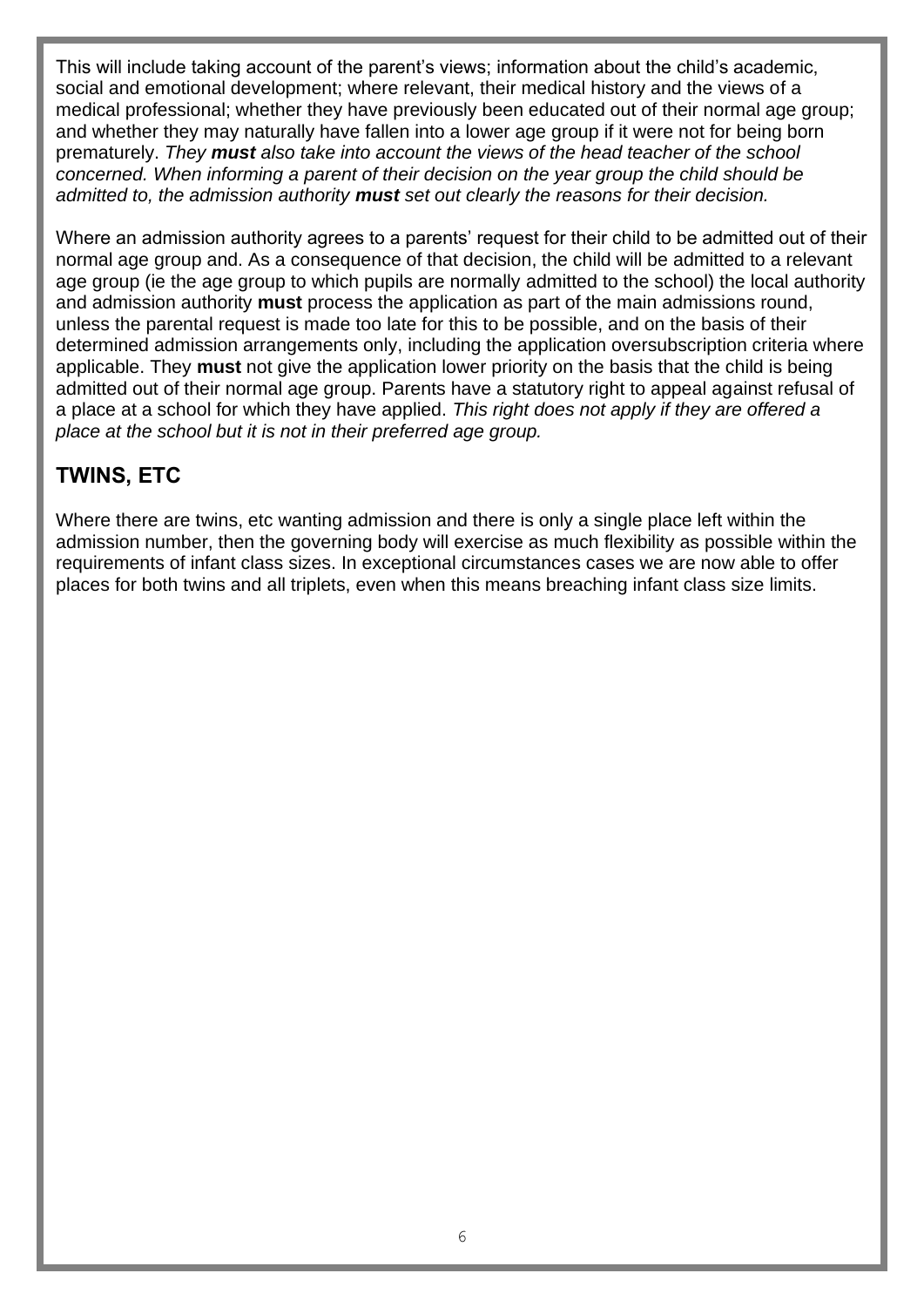#### **Diocesan Supplementary Information Form Admission to Primary School, 2022**

#### **Hesketh-with-Becconsall All Saints Church of England Primary School**

| <b>Name of child</b>     |                 |  |  |  |  |  |  |  |
|--------------------------|-----------------|--|--|--|--|--|--|--|
| Surname                  | Christian names |  |  |  |  |  |  |  |
| Date of birth            |                 |  |  |  |  |  |  |  |
| Name of parent/guardian  |                 |  |  |  |  |  |  |  |
| <b>Address</b>           |                 |  |  |  |  |  |  |  |
| Post code                |                 |  |  |  |  |  |  |  |
| Contact telephone number |                 |  |  |  |  |  |  |  |

#### **If you are applying to this school on faith grounds, please complete the following sections:**

| <b>Place of worship</b> one of parents / guardians regularly attends     |  |  |  |  |  |  |
|--------------------------------------------------------------------------|--|--|--|--|--|--|
| Name of place of worship                                                 |  |  |  |  |  |  |
| <b>Address</b>                                                           |  |  |  |  |  |  |
| Name of vicar / priest /<br>minister / faith leader / church<br>officer: |  |  |  |  |  |  |
| <b>Address</b>                                                           |  |  |  |  |  |  |
| Post code                                                                |  |  |  |  |  |  |
| Telephone                                                                |  |  |  |  |  |  |

#### **Your faith leader will be contacted to confirm the details provided.**

Return these forms to the school before **1 st February 2022**